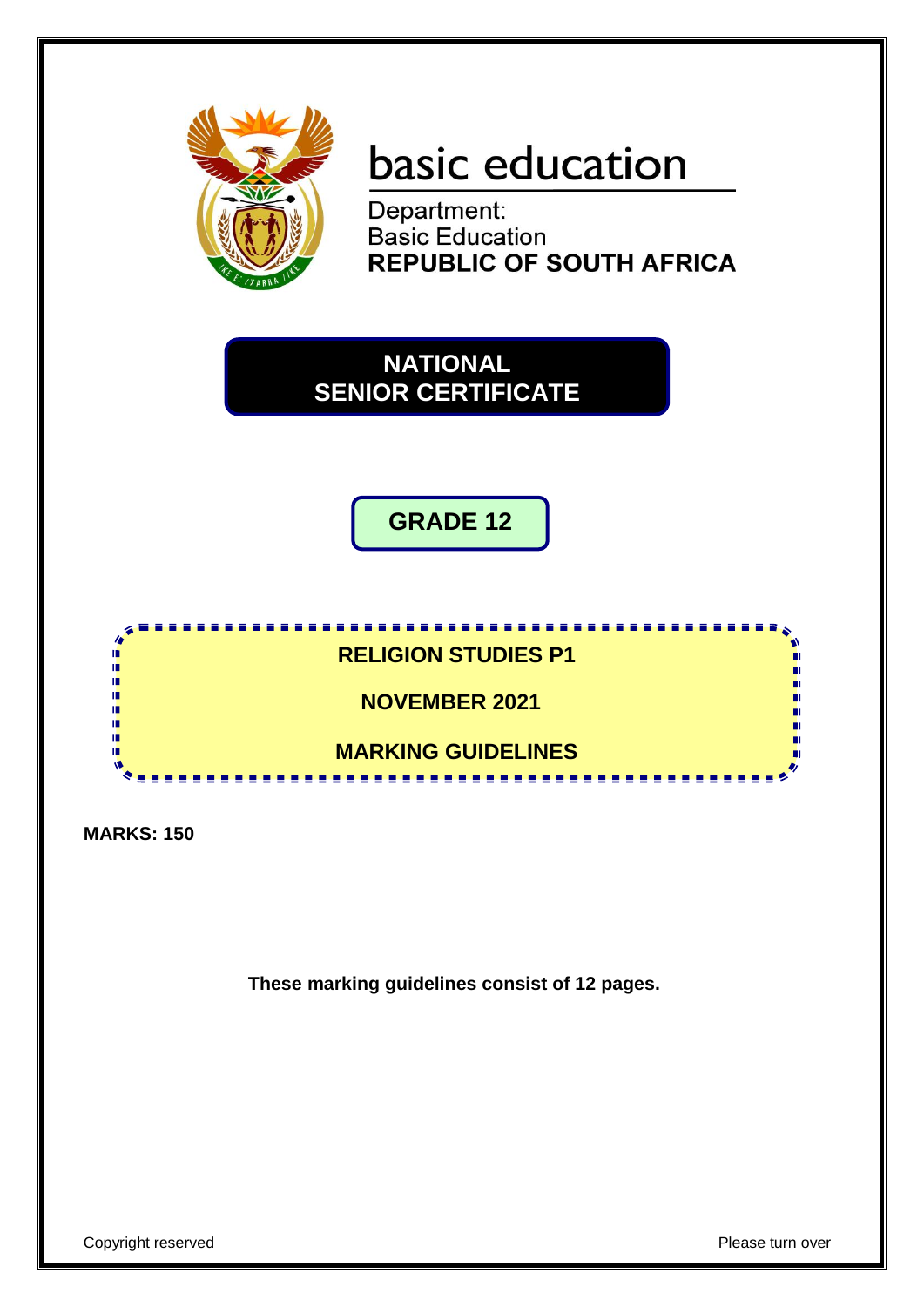# **SECTION A (COMPULSORY)**

# **NOTE: Credit the candidates if the correct word is provided instead of the letter.**

#### **QUESTION 1**

| 1.1                                                                                | 1.1.1<br>1.1.2<br>1.1.3<br>1.1.4<br>1.1.5<br>1.1.6<br>1.1.7<br>1.1.8<br>1.1.9<br>1.1.10 | D√<br>$C\sqrt{}$<br>D√<br>$\mathsf{A}\sqrt{}$<br>$\mathsf{A}\sqrt{}$<br>$C\sqrt{}$<br>B√<br>$\mathsf{A}\sqrt{}$<br>D√<br>B√                               | (1)<br>(1)<br>(1)<br>(1)<br>(1)<br>(1)<br>(1)<br>(1)<br>(1)<br>(1) |
|------------------------------------------------------------------------------------|-----------------------------------------------------------------------------------------|-----------------------------------------------------------------------------------------------------------------------------------------------------------|--------------------------------------------------------------------|
| 1.2                                                                                | 1.2.1<br>1.2.2<br>1.2.3<br>1.2.4<br>1.2.5                                               | Sufism $\sqrt{}$<br>Zionist Churches√<br>Conservative Judaism $\sqrt{}$<br>Dalai Lama√<br>Polytheism $\sqrt$                                              | (1)<br>(1)<br>(1)<br>(1)<br>(1)                                    |
| 1.3                                                                                | 1.3.1                                                                                   | Shoghi Effendi $\sqrt{ }$<br>The others are scientists. $\sqrt{}$                                                                                         | (2)                                                                |
|                                                                                    | 1.3.2                                                                                   | Kosher $\sqrt{ }$<br>The others are concepts used in Hinduism. $\sqrt{ }$                                                                                 | (2)                                                                |
|                                                                                    | 1.3.3                                                                                   | Sunday√<br>The others refer to the nature of divinity. $\sqrt{ }$                                                                                         | (2)                                                                |
|                                                                                    | 1.3.4                                                                                   | Taoism $\sqrt{}$<br>The others have a concept of a Supreme Being. $\sqrt{OR}$<br><b>African Traditional Religion</b><br>The others all have sacred texts. | (2)                                                                |
|                                                                                    | 1.3.5                                                                                   | Dhammapada $\sqrt$<br>The others are key concepts in Taoism. $\sqrt{ }$                                                                                   | (2)                                                                |
| NOTE: Credit the candidates if the correct word is provided instead of the letter. |                                                                                         |                                                                                                                                                           |                                                                    |

| 1.4 | 1.4.1 | $C\sqrt{}$          | (1) |
|-----|-------|---------------------|-----|
|     | 1.4.2 | $F\sqrt{}$          | (1) |
|     | 1.4.3 | $\mathsf{A}\sqrt{}$ | (1) |
|     | 1.4.4 | D√                  | (1) |
|     | 1.4.5 | $\mathsf{B}\sqrt{}$ | (1) |
|     |       |                     |     |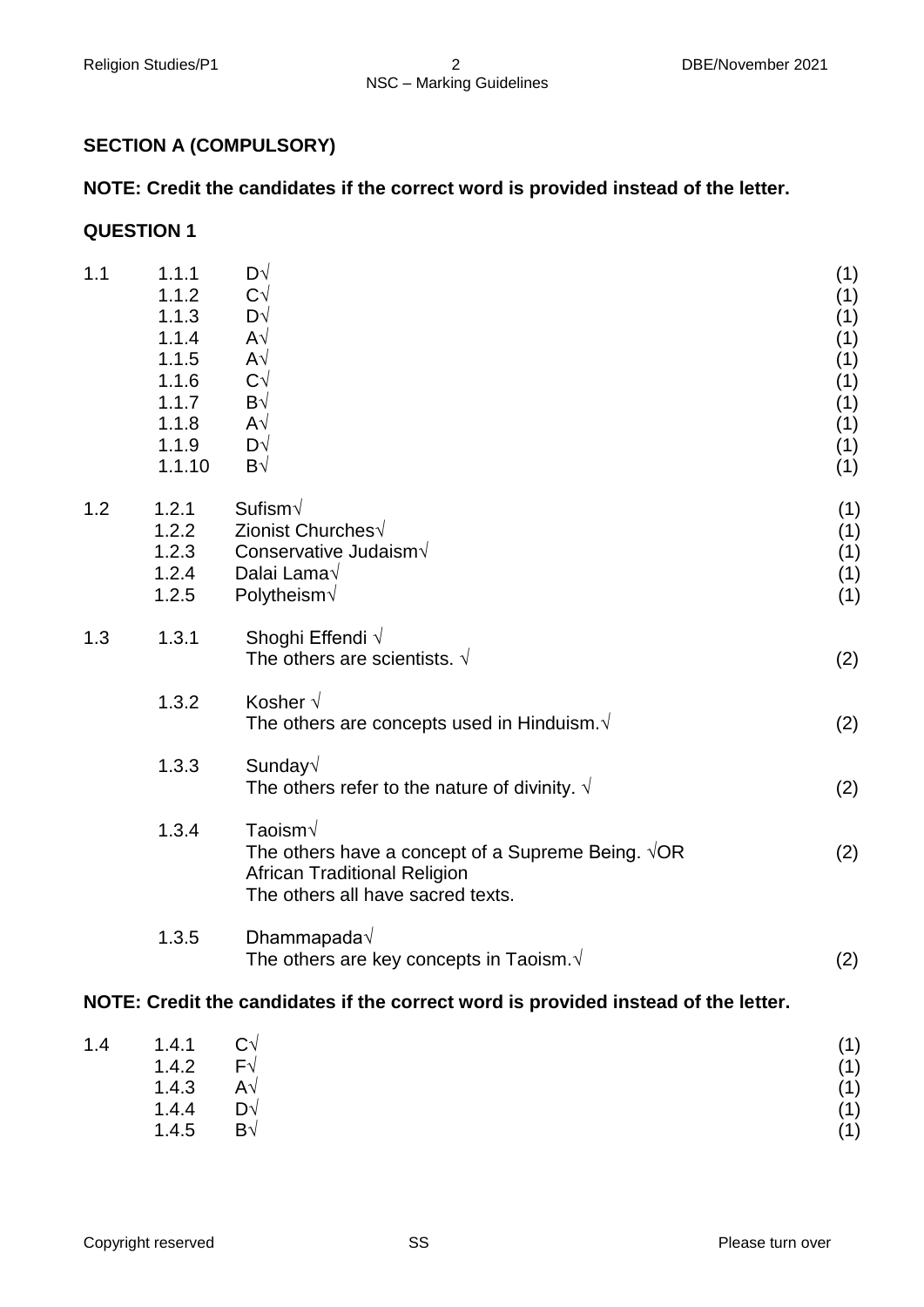|     |                | <b>TOTAL SECTION A:</b>                                                                                                                                                                                                                                                                                    | 50  |
|-----|----------------|------------------------------------------------------------------------------------------------------------------------------------------------------------------------------------------------------------------------------------------------------------------------------------------------------------|-----|
|     | 1.6.5          | It is a positive acceptance of more than one religion. $\sqrt{ }$<br>It teaches respect and tolerance of other religions. $\sqrt{ }$                                                                                                                                                                       | (2) |
|     |                | It is a scientific attempt to understand the evolution of the<br>universe. $\sqrt{ }$<br>It is that part of metaphysics that is concerned with the nature<br>and structure of the universe. $\sqrt{ }$                                                                                                     | (2) |
|     | 1.6.3<br>1.6.4 | These churches are a combination of Christian and African<br>beliefs and practices. $\sqrt{ }$<br>They are an example of syncretism. $\sqrt{ }$<br>Examples are the Nazareth Baptist Church and Zionist church. $\sqrt{ }$                                                                                 | (2) |
|     | 1.6.2          | It is a herbal medicine used by diviners and herbalists $\sqrt{ }$<br>Impepho is burnt to call the ancestors to be with the livings. $\sqrt{ }$<br>$\bullet$                                                                                                                                               | (2) |
| 1.6 | 1.6.1          | It is the liberation of the soul from the endless cycle of<br>reincarnation. $\sqrt{ }$<br>It is the final goal in Hindu belief. $\sqrt{ }$                                                                                                                                                                | (2) |
|     | 1.5.5          | True $\sqrt{}$                                                                                                                                                                                                                                                                                             | (2) |
|     | 1.5.4          | False $\sqrt$<br>A state of perfect happiness and peace in Buddhism is Nirvana. $\sqrt{ }$<br>OR Dharma is the way of Higher Truths, teachings and the doctrine<br>of Buddhism. $\sqrt{}$                                                                                                                  | (2) |
|     | 1.5.3          | False $\sqrt$<br>Jesus Christ was resurrected after he died. $\sqrt{}$                                                                                                                                                                                                                                     | (2) |
|     | 1.5.2          | False $\sqrt{ }$<br>Reformation is a period of division in the Catholic Church mainly in<br>the 16 <sup>th</sup> Century, which led to the formation of different Christian<br>denominations. $\sqrt{OR}$ Transformation is the changing from one<br>level to another in a particular religion. $\sqrt{ }$ | (2) |
| 1.5 | 1.5.1          | False $\sqrt$<br>Syncretism is when two different belief systems combine to form a<br>new one. $\sqrt{OR}$<br>Hermeneutics is the science of interpretation of texts. $\sqrt{ }$                                                                                                                           | (2) |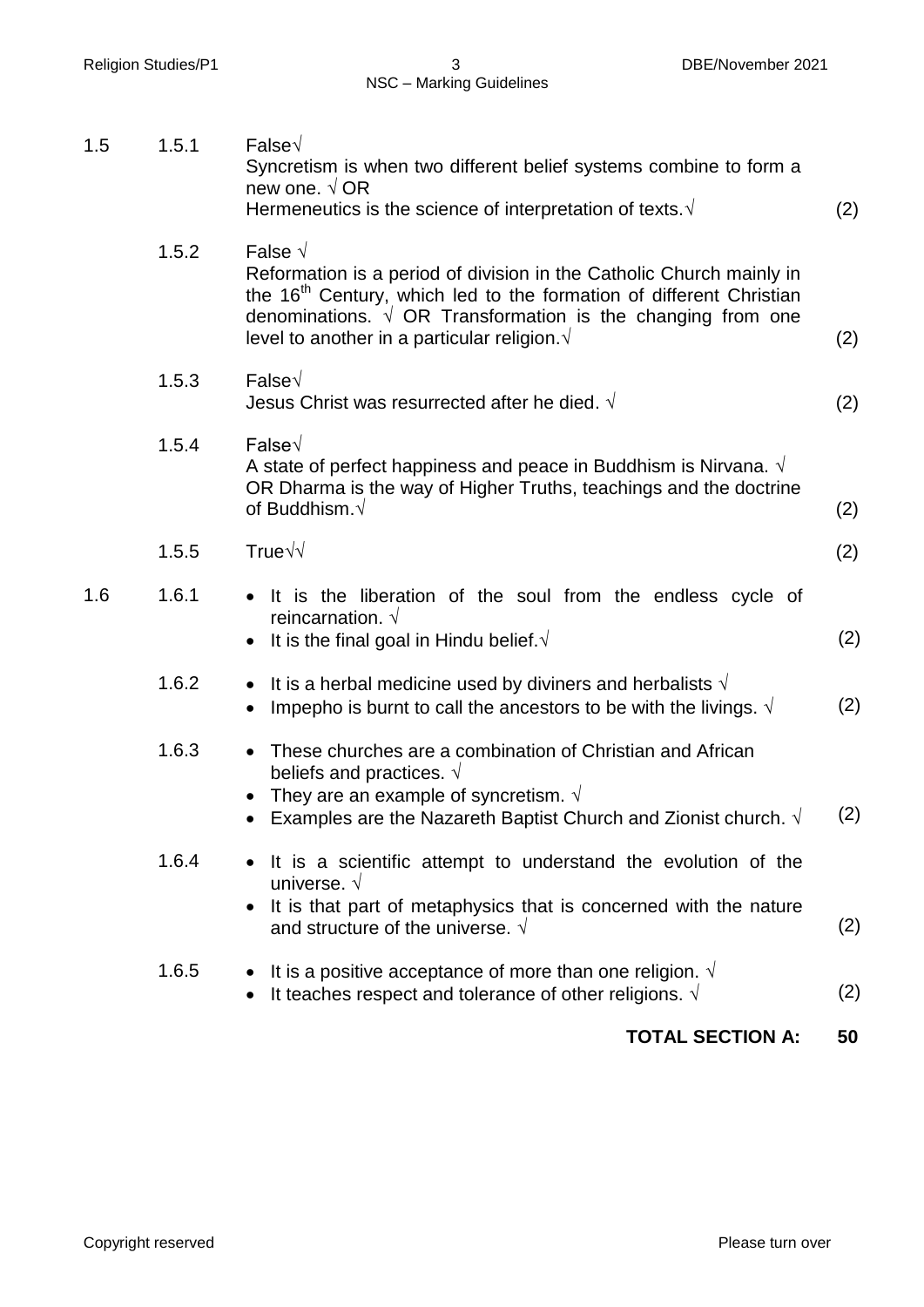# **SECTION B**

Answer any TWO questions in this section.

# **QUESTION 2**

| 2.1     | Uniqueness implies more than just differences in religions.<br>It may refer to the single most important feature that sets one religion apart<br>from another.<br>It also makes it identifiable as a different religion to others.                                                                                                                                                                                         |     |  |
|---------|----------------------------------------------------------------------------------------------------------------------------------------------------------------------------------------------------------------------------------------------------------------------------------------------------------------------------------------------------------------------------------------------------------------------------|-----|--|
| 2.2     | It helps members to identify who belongs and who does not.<br>When a person agrees to the unique elements of a religion, he/she is<br>recognised as belonging to that religion and no other.<br>It provides believers with reasons for why their religion is best.<br>It helps members to explain why they have chosen that religion.                                                                                      |     |  |
| 2.3     | Religious identity is a form of self-identification with the beliefs and doctrine<br>$\bullet$<br>of the religion.<br>A religion sets boundaries that separate one religion from all others.                                                                                                                                                                                                                               | (2) |  |
| 2.4     | 2.4.1<br><b>Eastern Religions</b><br>They originate on the Indian sub-continent.<br>They believe in reincarnation (samsara), although they have<br>different perceptions of it.<br>They have the teachings of moksha and karma.<br>NOTE: Other relevant answers must be credited.                                                                                                                                          | (6) |  |
|         | 2.4.2<br><b>African Religion</b><br>A belief in a supreme being. (There may be other local gods).<br>• Veneration of ancestors.<br>A belief in the power of life – forces inherent in nature.<br>A belief in ancestral spirits.<br>Communication with the ancestors through the ritual of animal<br>sacrifice.<br>• The basic structure of African Religion is the clan.<br>NOTE: Other relevant answers must be credited. | (6) |  |
| $2.5\,$ | They are monotheistic.<br>They share many prophets – Abraham, Isaac, Moses, etc.<br>٠<br>They believe in the existence of angels.<br>$\bullet$<br>They place great emphasis on religious teaching.<br>They regard their sacred scripture as divinely inspired, and give it<br>canonical status.<br>They believe in the Judgement Day.<br>٠<br>• They believe in an eternal afterlife.                                      | (8) |  |
|         |                                                                                                                                                                                                                                                                                                                                                                                                                            |     |  |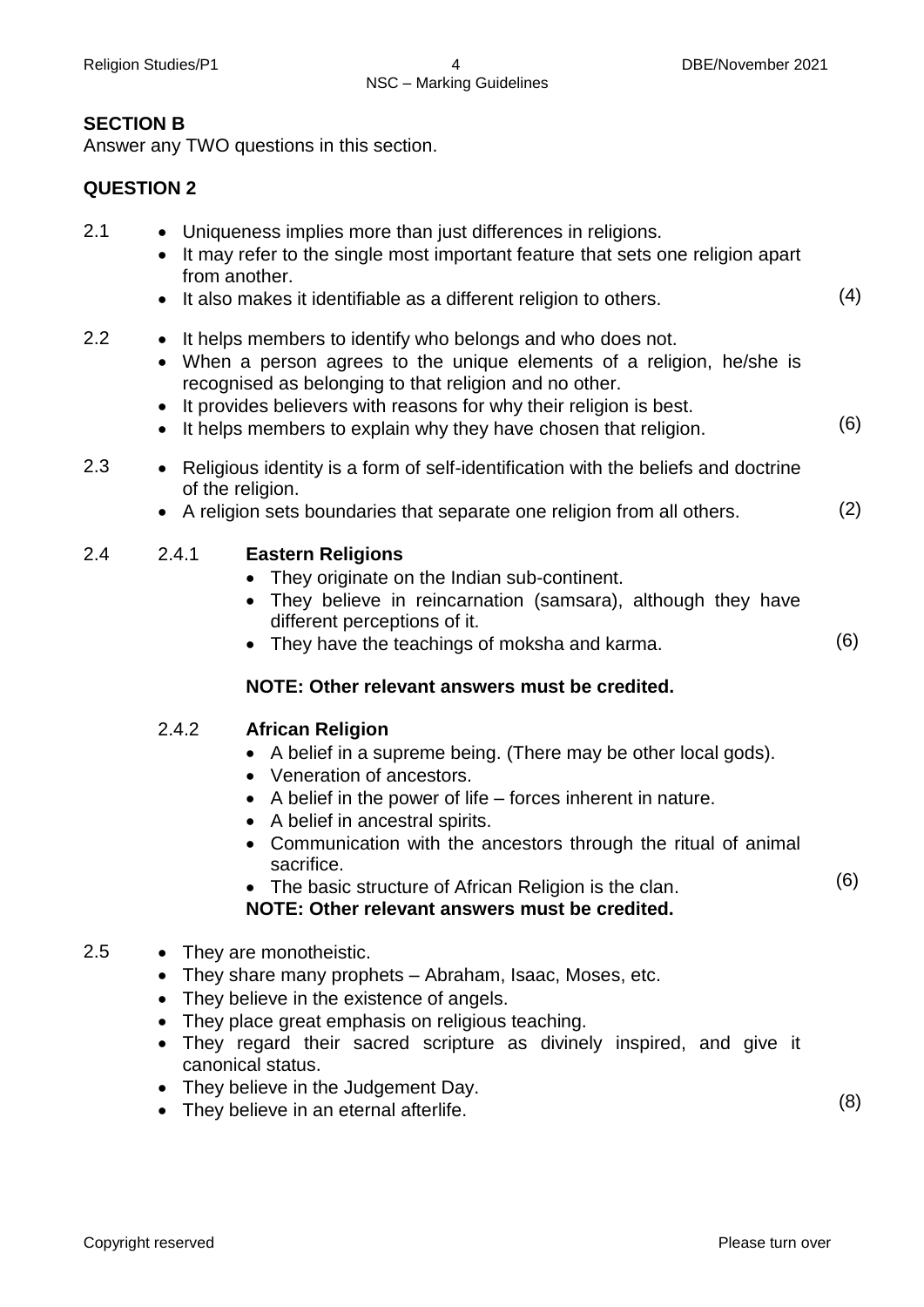| <b>Religion Studies/P1</b> | 5<br>DBE/November 2021<br>NSC - Marking Guidelines                                                                                                                                                                                                                                                                           |      |
|----------------------------|------------------------------------------------------------------------------------------------------------------------------------------------------------------------------------------------------------------------------------------------------------------------------------------------------------------------------|------|
| 2.6<br>2.6.1               | • Karma means every action has consequences.<br>Positive actions bring good results, while negative actions<br>$\bullet$<br>produce bad results. These results are carried into the next life.<br>• The corollary of the karma theory is the law of reincarnation.                                                           | (6)  |
| 2.6.2                      | • The inyanga is the traditional healer in ATR.<br>Inyangas treat people with herbal medicine.<br>The inyanga may also be a mediator between the ancestors and<br>the living.                                                                                                                                                | (6)  |
| 2.6.3                      | • It is a religious ceremony by which a person is made a member of<br>the Christian community.<br>Water is used in baptism as a sign of purification.<br>$\bullet$<br>Baptism is a sign of receiving a new life in Christianity.<br>$\bullet$<br>It is a sign of the new covenant between Jesus and the Church.<br>$\bullet$ | (6)  |
| <b>QUESTION 3</b>          | NOTE: Other relevant responses must be credited.                                                                                                                                                                                                                                                                             | [50] |
| 3.1                        | In apartheid South Africa, Christianity was the state religion, while other                                                                                                                                                                                                                                                  |      |

- religions were marginalised.
	- South Africa adopted a democratic Constitution in 1994, which guarantees the protection of human rights.
	- Under our human rights based constitution, all religions and cultures have equal recognition.
	- South African legislation now recognises customary marriages, traditional medicine, etc.
	- It prohibits unfair discrimination based on religion, against anyone.
	- The Human Rights Commission is empowered to investigate cases of discrimination, including religious discrimination.
	- The Constitutional Court has been appointed to test all laws to make sure they have been written in line with the Constitution.

**NOTE: Other relevant answers must be credited.**

#### 3.2 **EASTERN CULTURE**

- Eastern cultures believe that the Universal Declaration is based on the Western concept of religion and ideas of religious freedom.
- It is culturally too narrow.
- For Hindus, for example, religious freedom means not to be forced to have only one religion.
- Many people in the East simultaneously subscribe to more than one religion.
- This flexibility is seen as religious freedom.
- They believe it is a bad thing to impose the Western view of religious freedom, as it could lead to less religious freedom in the world, not more.
- Religious freedom also means that nobody is forced to change his or her religion.

(12)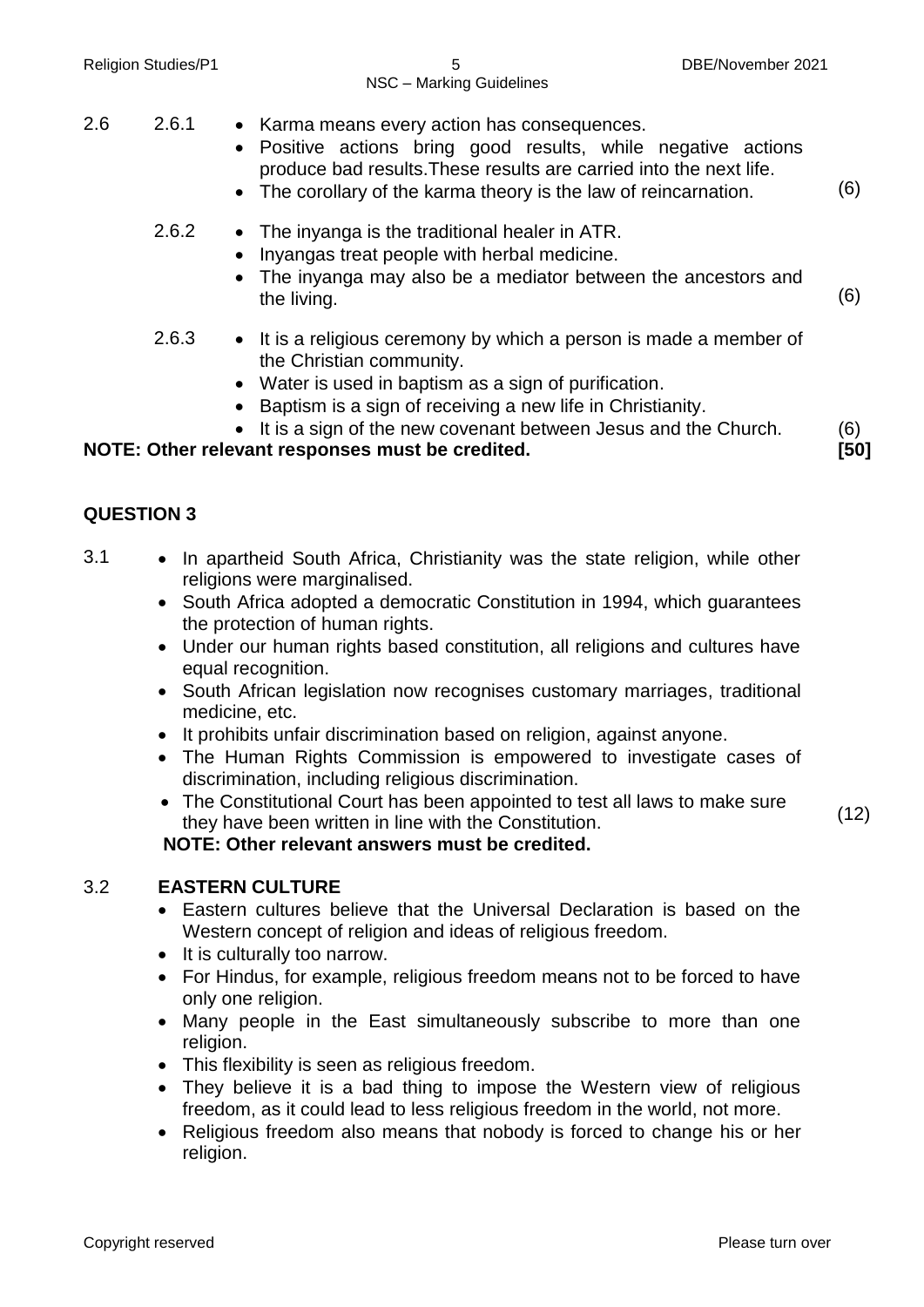#### **WESTERN CULTURE**

- Society would only be peaceful if people and their leaders adopted the principle of religious tolerance.
- Tolerance means allowing people to convert, and to hold different world views.
- Secular world views are also recognised.
- Persons should be free to believe what they want to, and to express their views openly without having to worry about being persecuted.
- In the 16th century, Europe experienced serious religious conflict with no winner. The West therefore supports the idea of religious tolerance and freedom of choice.
- With the influx of mainly Muslim refugees into Europe, religious tolerance is changing to mean that a person should keep his/her religious beliefs private. (8)

# 3.3 **EXAMPLE 1:**

# **SRI LANKA**

- In Sri Lanka, the Constitution recognises Buddhism as the primary religion, but endorses the right of other religions to practise freely.
- Extremist Buddhists sometimes attack Christian property and government does not do much about it.
- The attacks are partly in response to Christian missionary activity.
- Buddhists accuse Christians of engaging in forced conversion or conversion through bribery.
- While the government continues officially to support freedom of religion, bills are being tabled in parliament that would ban conversion activity.
- Although there have been some arrests, most attacks go unpunished.

# **EXAMPLE 2:**

#### **MYANMAR (BURMA)**

- The Rohingya are a Muslim minority and ethnic group living in Myanmar for over 500 years.
- In 2012, sectarian violence killed hundreds of Rohingya men and women, and left over 140 000 homeless as entire neighbourhoods were razed to the ground.
- According to Human Rights Watch, planned campaigns of ethnic cleansing were conducted.
- Since the culprits were local political and religious warlords, the government chose to ignore such crimes against humanity.
- The government of Myanmar has defended its armed forces as well as the Buddhist extremists.
- It claims that their actions against the ethnic minorities are in the best interest of the Burmese nation.
- In spite of international criticism and laws against religious hate speech, the government of Myanmar has turned a blind eye towards the plight of the Rohingya.
- The official word used for the Rohingya community is 'Bengali', hinting at the (false) belief that Rohingya are not ethnically Burmese and thus, deserve to die. (8)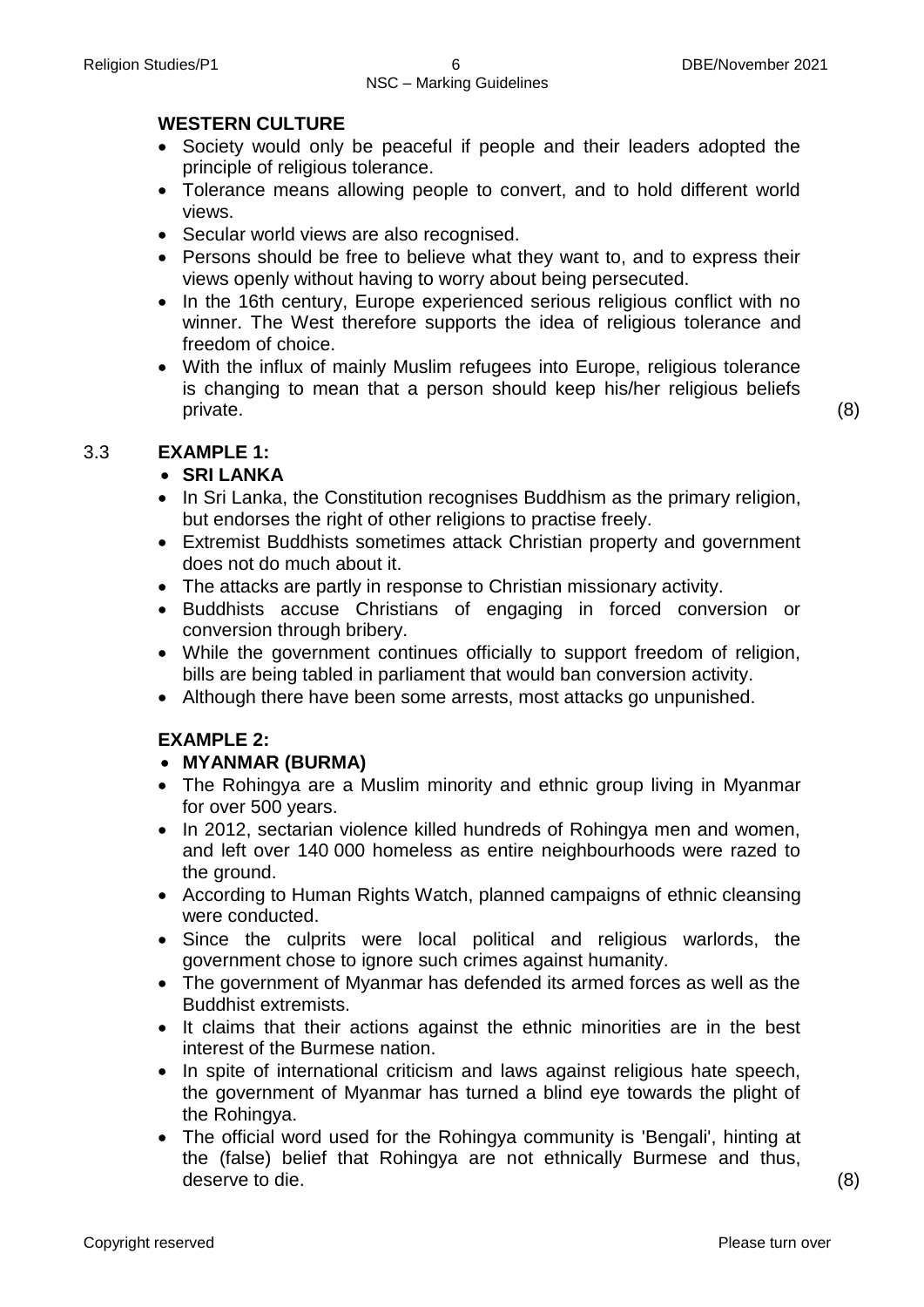#### 3.4 **EXAMPLE 1: CHRISTIANITY**

- Thou shalt not kill.
- This refers to the sanctity of human life/right to life.
- Murder is seen as a cardinal sin.
- You shall love your neighbour as yourself (Mark 12:31)
- This teaching encourages Christians to ensure that they share basic needs, such as food, shelter and water.
- This means that through love we can embrace other religions as ours.
- Organisations such as the Salvation Army provide soup kitchens for the poor, thus addressing the needs of the poor.

#### **EXAMPLE 2: AFRICAN TRADITIONAL RELIGION (ATR)**

- A central theme in ATR is ubuntu.
- Ubuntu means putting the needs of others before your own.
- It implies treating all in the community with love and respect.
- The practice of Ilima (free labour) ensures that all in the community have their basic necessities.
- Ilima gives dignity to all people in the community.

#### **EXAMPLE 3: HINDUISM**

- All Hindus believe in religious freedom: they believe everyone has the right to follow, or not to follow, any religion they wish.
- Hinduism teaches that all religions are paths to the divine, and all are valid.
- Hindus feel that there should be complete freedom of religion to encourage people to struggle to find the truth.
- Generally, they do not try to convert other religions to Hinduism, though this has changed recently.
- Some believe they should encourage members of other religions to become Hindus. However, they must be guided by 'ahimsa', which means never doing any harm. (10)

#### **NOTE:**

- **Other relevant teachings should be credited.**
- **The learner may be credited for the teaching as well as the elaboration.**
- **Where relevant teachings are listed, but not discussed, a maximum of SIX marks may be awarded.**
- **If only one teaching is mentioned and discussed, a maximum of SIX marks may be awarded.**

#### 3.5 **ADVANTAGES**

- There will be no compulsion in worship.
- A person has freedom to experiment with different religions.
- A person can abandon his/her religion if it no longer satisfies his/her spiritual needs.
- A person can influence, and be influenced by, interaction with various religions.
- A religion will have only genuine, devout followers, and not have hypocrites that do not believe in its teachings.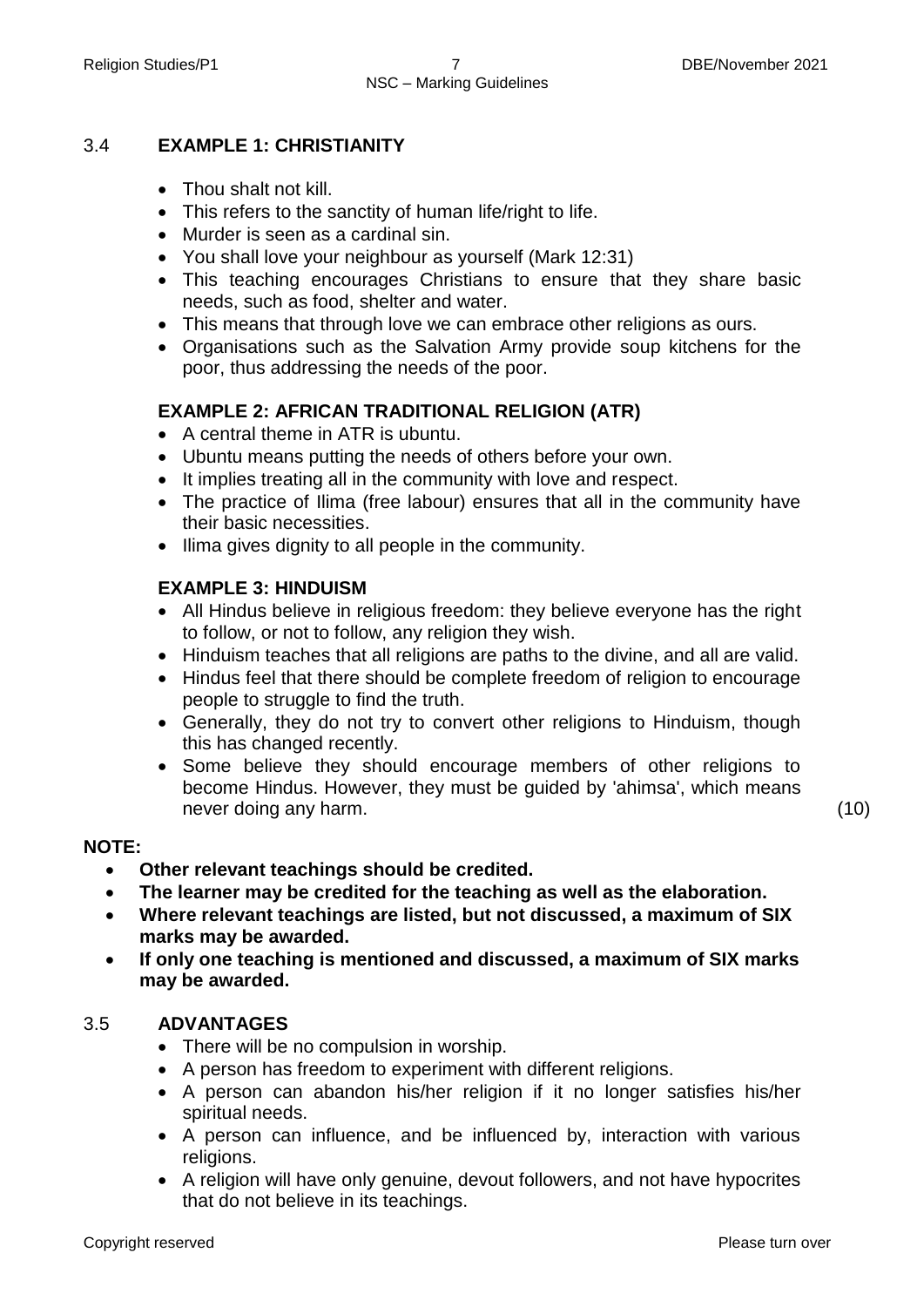- Religions can become more tolerant, and accept that they will lose some followers, and gain others.
- People may adopt more than one religion.

#### **DISADVANTAGES**

- By switching religions, a person can become confused.
- It can lead to animosity from adherents of one's previous religion.
- It can lead to interreligious conflict, between the religion losing followers, and the one gaining followers.
- Where a person openly declares his /her intention to change religion, it can lead to increased coercion.
- A religion may lose its identity, owing to too much diversity.

#### **NOTE: A maximum of 8 marks may be awarded for either 'advantages' or 'disadvantages'. Other relevant teachings should be credited.** (12)

**[50]**

# **QUESTION 4**

- 4.1 4.1.1 There is an element of prejudicial treatment in that two main Christian holidays are declared as paid public holidays, while holidays of other religions are not.
	- Holy days of other religions are not observed as public holidays.  $(4)$
	- 4.1.2 The Christian population is more than 80% of the South African population. It is in line with the principles of democracy.
		- These two main holidays are globally recognized and contribute to the economy of the country.
		- Section 2(2) of the Public Holidays Act provides that 'any public holiday shall be exchangeable' for any other day. Employees from other religions must request paid leave for their holidays.

#### **NOTE: Other relevant answers must be credited.**

- 4.1.3 More working days will be lost, having a negative impact on the economy.
	- The Christian majority (80%) will not be observing holy days of other religions. These days will be observed by a very small number of people. (4)
- 4.1.4  $\bullet$  It means that it is difficult to believe that these holidays cause religious division./The holidays do not cause religious divisions. (2)

(4)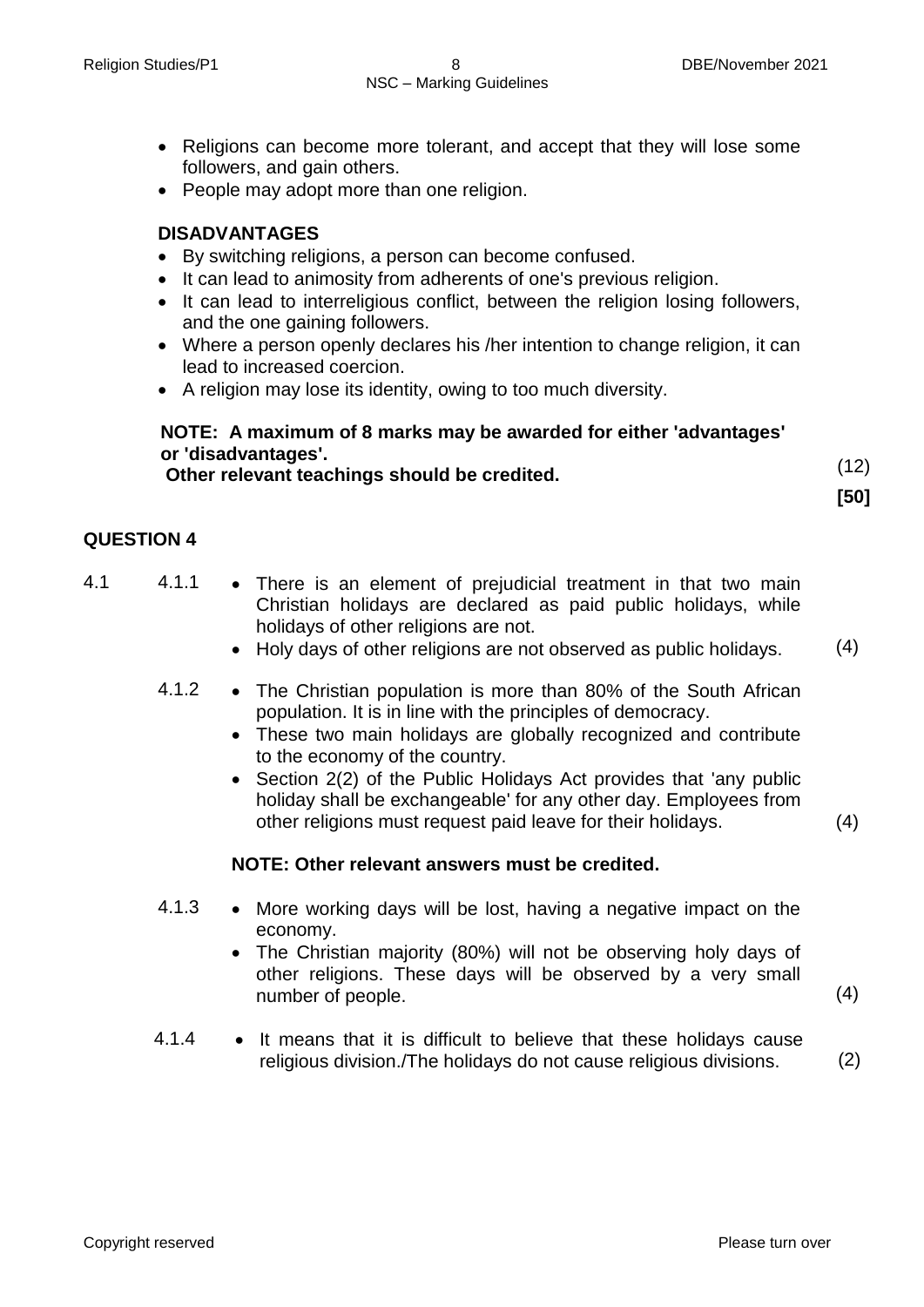4.2 4.2.1 • The prevailing attitude is to give negative publicity to religion.

- Media reporting on religious issues is superficial.
- Reporters mostly approach religious issues from a secular and political perspective.
- Reporters may be selective and publish only that which is controversial.
- Towards orthodox faiths the tone is mostly hostile, but towards minority religions it is favourable.
- The persons interviewed most often are those who question orthodox religions.
- Reporters may be biased and take sides. (6)

# 4.2.2 **EXAMPLES:**

- Reporters only report on Catholicism when there is suspicion of sexual abuse.
- They never report on theological or spiritual matters.
- Cartoons of Prophet Mohammad were published although Muslim communities informed the media that Islam does not allow any images of the Prophet.
- More newspapers published the cartoons despite widespread protest.
- Minority religions: The Bahá'i faith is given positive and disproportionate coverage.
- Extremism exists in all religions and even in secular communities.
- However, religious extremism is not given equal coverage in all religions.
- Extremism in Islam gets the most coverage, but the extremists in Buddhism (Myanmar) or Hinduism are given little or no attention at all.  $(4)$

- 4.3 Pressure groups, both within civil society and government, ensure that the media articles support specific interests.
	- Journalists' reporting can simply mirror their own prejudices.
	- Journalists often do not possess specialist knowledge of religions, and therefore often misinterpret information.
	- Not every event or story has the same news value. Articles reporting that a midnight mass went as planned, has little news value.
	- The media thrives on sensationalism.
	- Negativity is thought to sell well, and so is crime. Thus, there is an incentive for media professionals to organise, or 'frame,' reports around these themes.

**NOTE: Other relevant teachings should be credited.**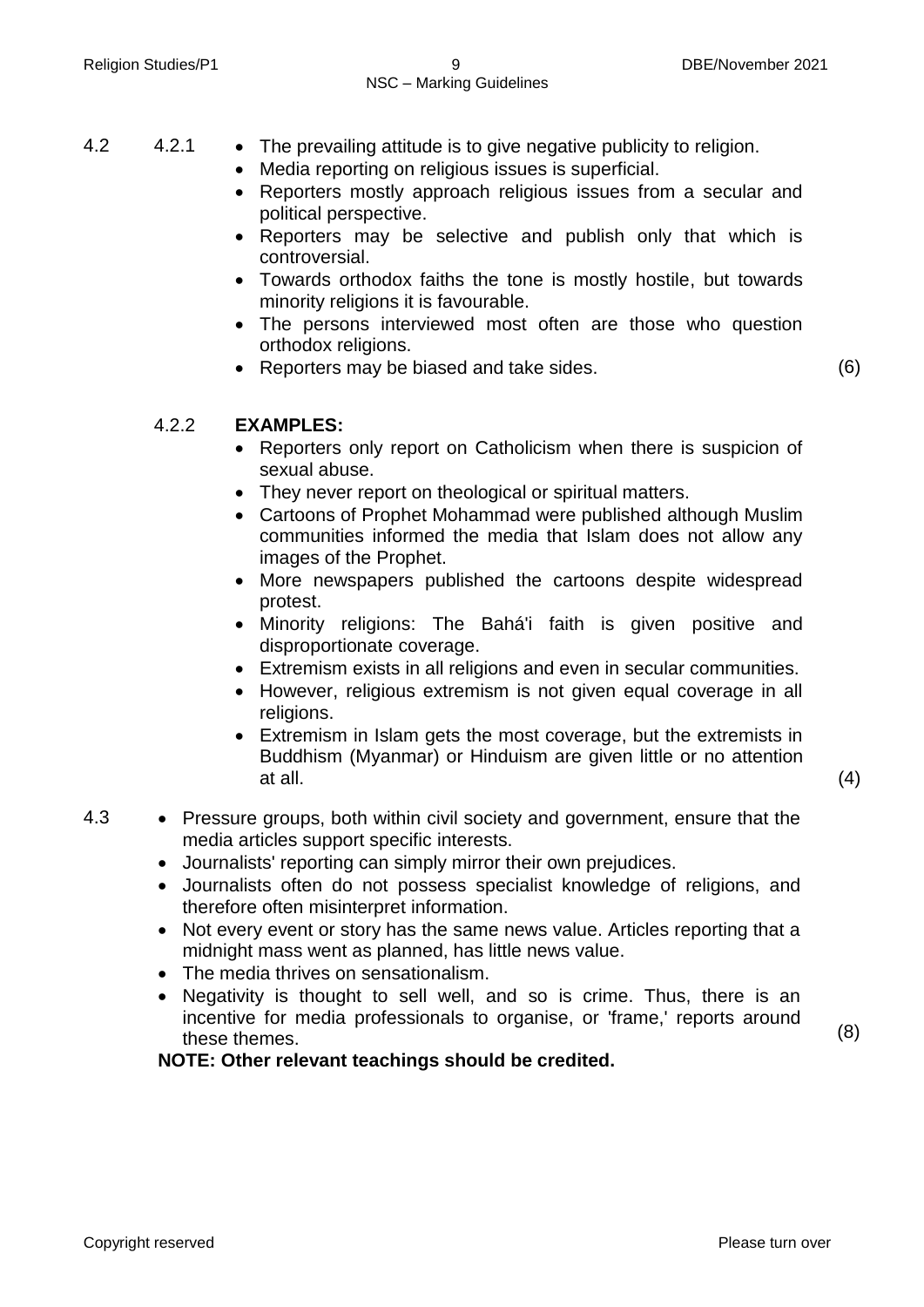- 4.4 When we pre-judge people based on religious belief, we may act in ways that negatively affect individuals or groups of people.
	- Often we do not even think about the stereotypes or prejudices we hold. These may unintentionally hurt or disadvantage people.
	- We may think that we are simply behaving in ways that accurately reflect the realities we see around us, but we are actually discriminating and reinforcing inequality.
	- Even if a stereotype is meant to be positive, the fact that not all persons in that group meet that standard often leads to a 'positive' stereotype disadvantaging specific individuals. (E.g. West Africans are rich.) (8)
- 4.5 Improve journalists' professional skills and cultural sensitivity in order to avoid stereotypes.
	- Increase media diversity, by instilling leadership within the media industry, and avoid anti-religious lobby groups.
	- Support educational and religious media, which offer a global and balanced perspective.
	- Social media can allow for greater freedom of speech.
	- This can be used to challenge religious stereotyping. (10)

# **QUESTION 5**

- 5.1 It means he sees himself as a Christian reformer. (2)
- 5.2 Religion plays a major /substantial/significant role in this conflict.
	- The Lord's Resistance Army (LRA) is an extremist Christian terrorist group led by Joseph Kony.
	- He wishes to enforce the Ten Commandments.
	- This will amount to a state religion.
	- However, some analysts say that the LRA is nothing but a personality cult.
	- The Lord's Resistance Army attacks civilians and kidnaps children to serve in its force, thereby breaking the Ten Commandments.
	- They want to establish their own state that will be based on their own interpretation of Christian beliefs.
	- His aims are to make Acholi tribal culture dominant.
	- Since the group is guilty of gross human rights violations, the International Criminal Court (ICC) is investigating.
	- While religion plays a major role in the conflict, there are other contributing factors as well.
	- For example, his political and tribal agendas show that he is using religion to achieve his goals. (12)

# **NOTE: Other relevant answers must be credited.**

**[50]**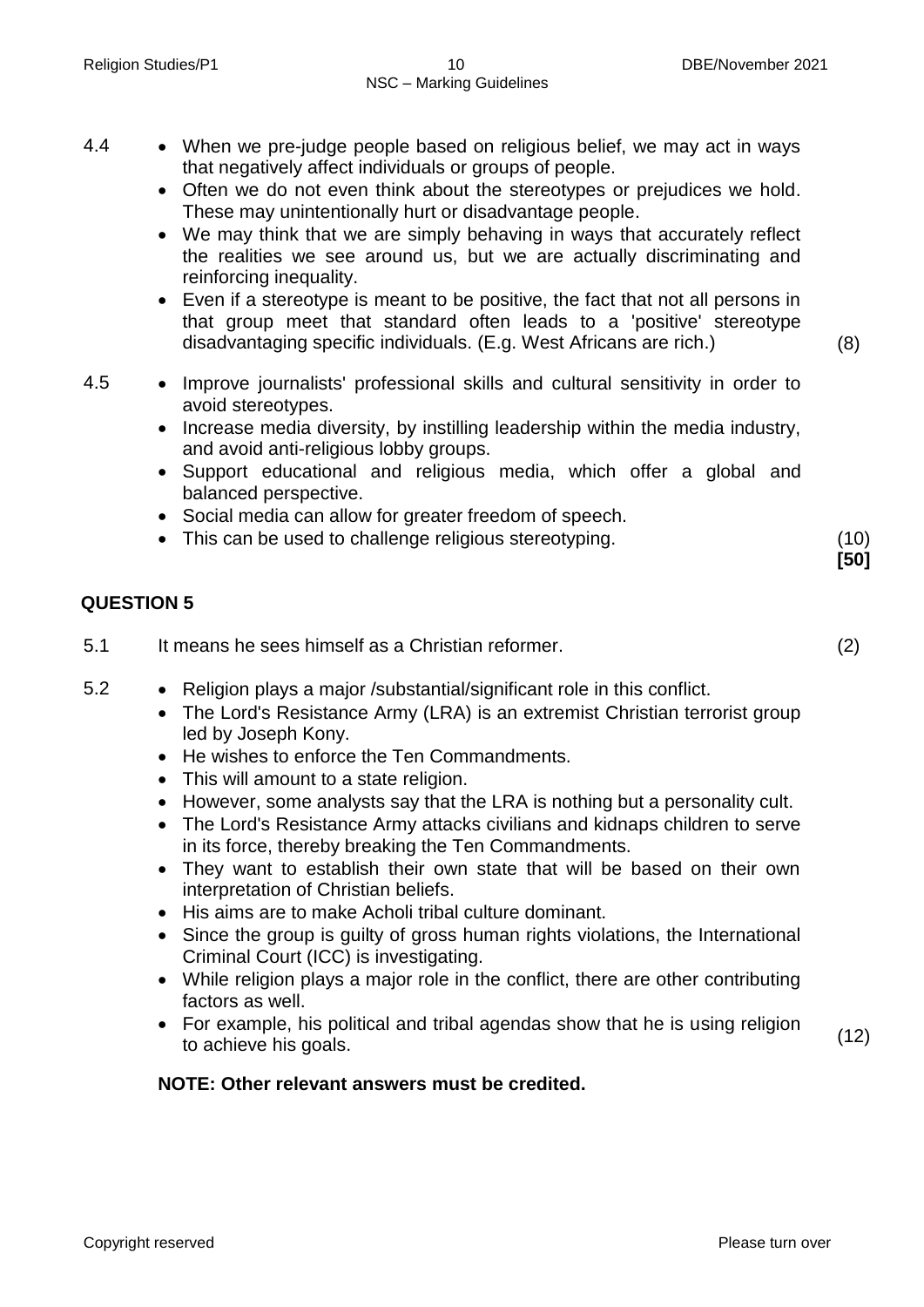| 5.3 |       | • Religious organisations must teach understanding, respect and tolerance<br>of all religions.<br>Religious organisations must focus on common values and goals, and<br>accept religious differences.<br>There should be multifaith prayers to target religious intolerance.<br>• The leadership in different religions must strengthen unity among<br>themselves, irrespective of religious beliefs.<br>• Children and youth need to be educated, to root out religious intolerance or<br>discrimination.<br>There should be meetings of religious leaders together with government<br>representatives to unite against religious intolerance.<br>Religious organisations must work together with all sections of the<br>community to promote unity in diversity. | (10) |
|-----|-------|--------------------------------------------------------------------------------------------------------------------------------------------------------------------------------------------------------------------------------------------------------------------------------------------------------------------------------------------------------------------------------------------------------------------------------------------------------------------------------------------------------------------------------------------------------------------------------------------------------------------------------------------------------------------------------------------------------------------------------------------------------------------|------|
| 5.4 | 5.4.1 | • It is a conflict between branches of the same religion.<br>Example: Conflict between Roman Catholics and Protestants in<br>$\bullet$<br>Northern Ireland.                                                                                                                                                                                                                                                                                                                                                                                                                                                                                                                                                                                                        | (4)  |
|     |       | NOTE: Other relevant answers must be credited.                                                                                                                                                                                                                                                                                                                                                                                                                                                                                                                                                                                                                                                                                                                     |      |
|     | 5.4.2 | • It is a conflict between two different religions.<br>Example: Conflict between Buddhists and Rohingya Muslims in<br>Myanmar.                                                                                                                                                                                                                                                                                                                                                                                                                                                                                                                                                                                                                                     | (4)  |
|     |       | NOTE: Other relevant answers must be credited.                                                                                                                                                                                                                                                                                                                                                                                                                                                                                                                                                                                                                                                                                                                     |      |
| 5.5 | 5.5.1 | The South African Council of Churches (SACC)                                                                                                                                                                                                                                                                                                                                                                                                                                                                                                                                                                                                                                                                                                                       | (2)  |
|     | 5.5.2 | The South African Hindu Maha Sabha                                                                                                                                                                                                                                                                                                                                                                                                                                                                                                                                                                                                                                                                                                                                 | (2)  |
|     | 5.5.3 | United Ulema Council of SA (UUCSA) /The Islamic Council of SA /<br><b>Muslim Judicial Council</b>                                                                                                                                                                                                                                                                                                                                                                                                                                                                                                                                                                                                                                                                  | (2)  |
|     |       |                                                                                                                                                                                                                                                                                                                                                                                                                                                                                                                                                                                                                                                                                                                                                                    |      |

5.5.4 The Jewish Board of Deputies (2)